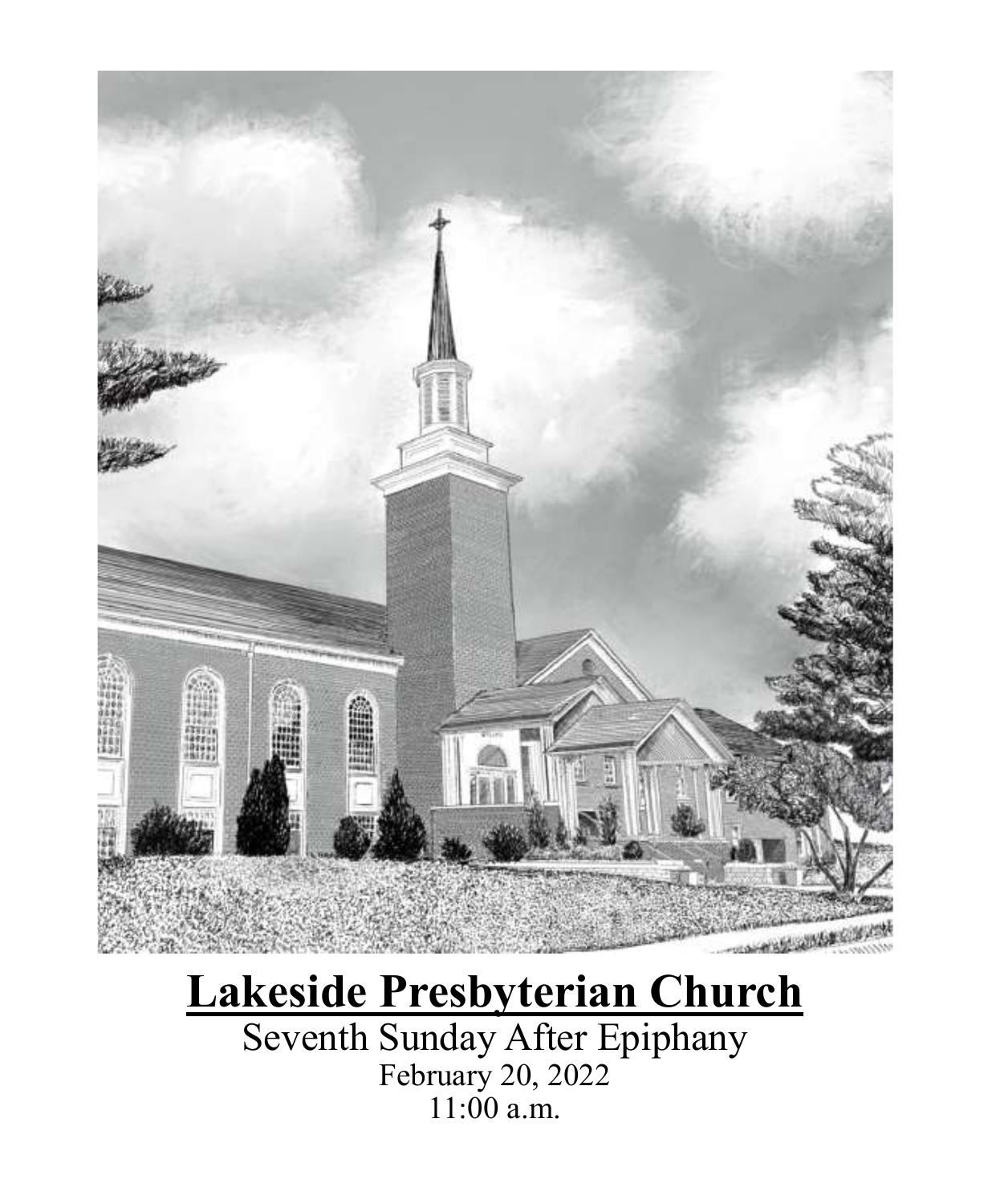# **Lakeside Presbyterian Church Seventh Sunday After Epiphany February 20, 2022**

**ORGAN VOLUNTARY** *Adagio in A minor* J. S. Bach

## **WELCOME & NEWS OF THE CHURCH**

**INTROIT** *Commit Your Way to God the Lord* ROCKINGHAM

*Commit your way to God the Lord, your cause will shine as bright as fire; delight to do God's holy word and you shall find what you desire.*

**\*CALL TO WORSHIP** *(based of Luke 6:27-31)* Members of Youth Church School Class

Why have you come? To learn the ways of life. We want to follow Jesus. It won't be easy. We still want to follow Jesus. The enemy: love them. The oppressor: turn the other cheek to them. You're right. It doesn't sound easy. Jesus doesn't call us to live a wimpy, doormat faith, but to live with radical love. What do you say? **We want to follow Jesus.**

Then, come and learn the ways of life.

**\*HYMN #401** *Here in This Place* GATHER US IN

# **\*PRAYER OF ADORATION**

# **CALL TO CONFESSION**

### **PRAYER OF CONFESSION** *(based on Luke 6:27-38)*

Teacher of hard truths, it is difficult to let go of our anger toward those who prosper through deceit and unscrupulous ways. It is not easy to make ourselves believe that the meek will inherit the earth, when they are being crushed by the unjust systems stacked against them. We long to see the vindication of the righteous and the prosperity of those who work selflessly to bring your realm here on earth. **We yearn for the day when all people will treat one another as they wish to be treated. Help us live into that day, Holy One, even when it is difficult, so we may be called beloved children of the Most High. Amen.**

# **DECLARATION OF FORGIVENESS**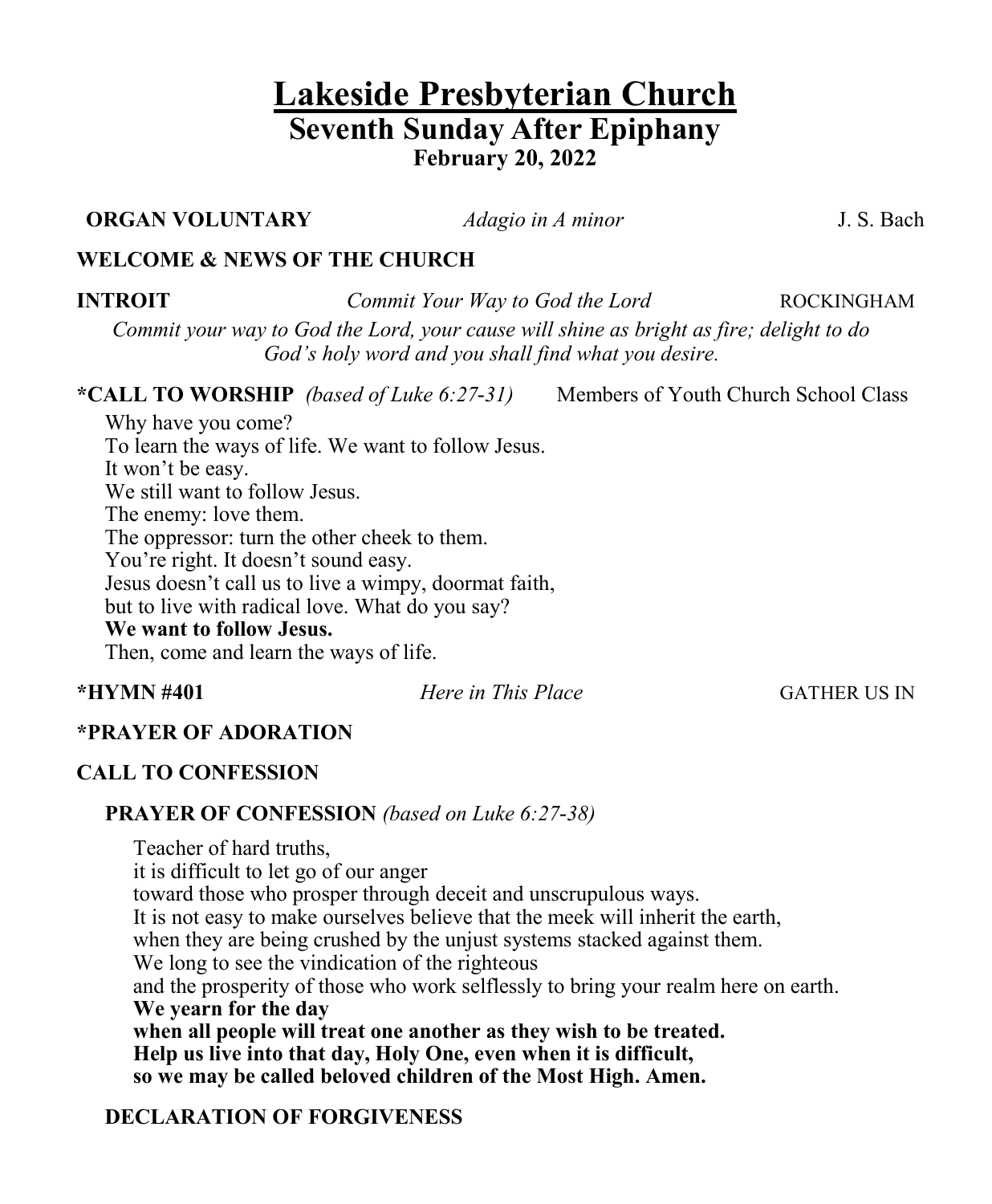#### **\*PASSING THE PEACE**

The Peace of Christ be with you. **And also with you.**

#### **\*GLORIA PATRI** Hymn #581

#### **CHILDREN'S MOMENT** The Rev. Louisa W. Umphres

(Please note that children who come forward may be visible to our online audiences.)

#### **OFFERING INVITATION**

**OFFERTORY** *Voluntary on The Old 100th (second setting)* Johann Gottfried Walther

#### **\*DOXOLOGY** Hymn #606

**Praise God, from whom all blessings flow; praise God, all creatures here below; praise God above, ye heavenly host; praise Father, Son, and Holy Ghost. Amen.**

#### **\*PRAYER OF DEDICATION**

**ANTHEM** *Seek First God's Kingdom* Thomas Pavlechko

*Seek first God's kingdom and his righteousness. And all these things shall be given to you as well. Seek God.*

#### **PRAYER FOR ILLUMINATION**

| <b>OLD TESTAMENT READING</b>                                                                                              | Genesis 45:3-11, 15     | (O.T. p.42)                    |
|---------------------------------------------------------------------------------------------------------------------------|-------------------------|--------------------------------|
| <b>GOSPEL READING</b>                                                                                                     | Luke 6:27-38            | (N.T. p.64)                    |
| For the Word of God in scripture,<br>For the Word of God among us,<br>For the Word of God within us.<br>Thanks be to God. |                         |                                |
| <b>SERMON</b>                                                                                                             |                         | The Rev. Nancy Ross-Zimmerman  |
| <b>HYMN #795</b>                                                                                                          | Healer of Our Every Ill | <b>HEALER OF OUR EVERY ILL</b> |

# **PRAYERS OF THE PEOPLE**

The Lord be with you. **And also with you.** Lift up your hearts. **We lift them to the Lord.** Let us give thanks to the Lord our God. **It is right to give our thanks and praise.**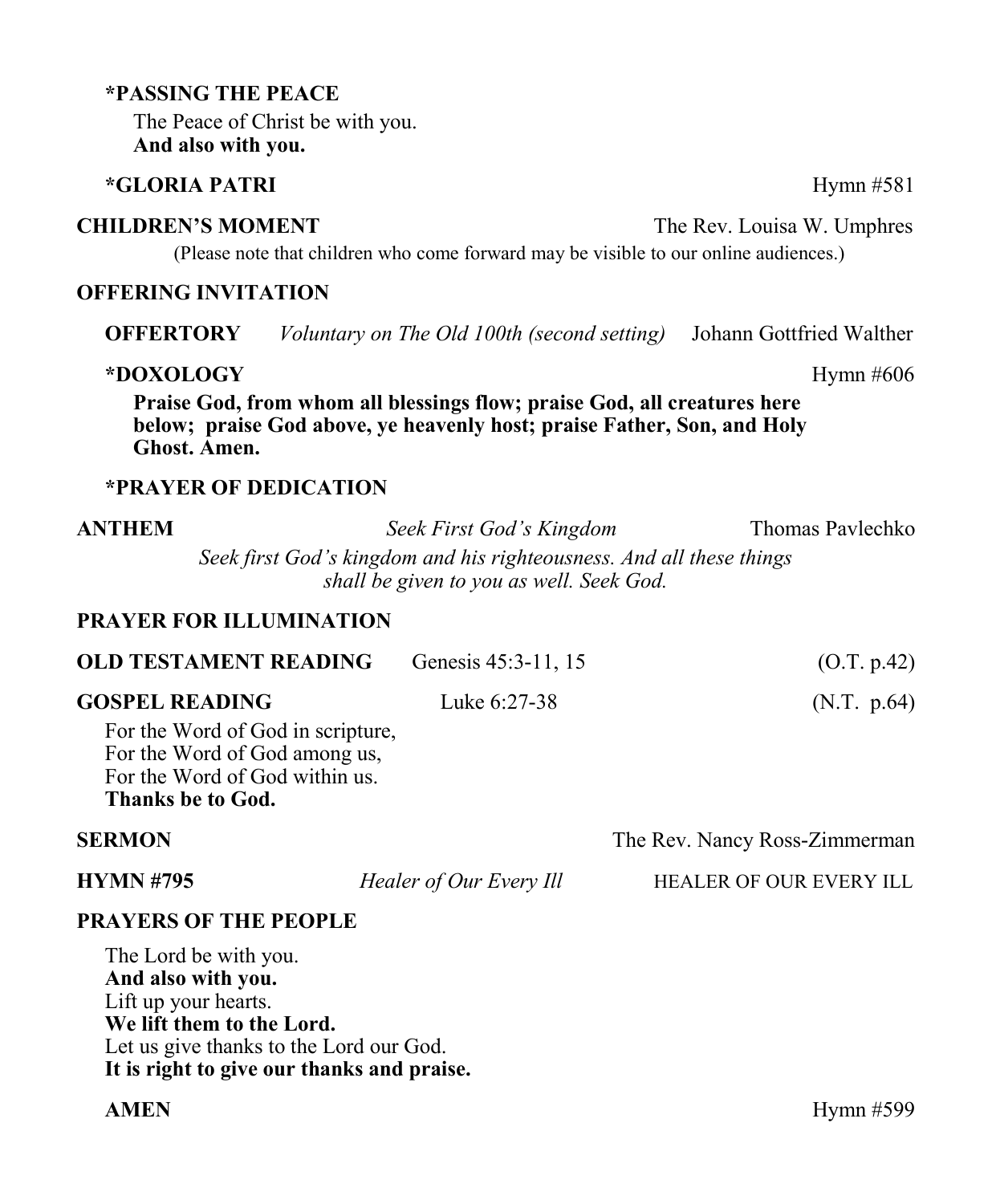### **THE LORD'S PRAYER**

**Our Father, who art in heaven, hallowed be thy name. Thy kingdom come, thy will be done, on earth as it is in heaven. Give us this day our daily bread and forgive us our debts as we forgive our debtors, and lead us not into temptation, but deliver us from evil. For thine is the kingdom, the power, and the glory, forever. Amen.**

**\*HYMN #750** *Goodness Is Stronger than Evil* GOODNESS IS STRONGER

### **\*CHARGE AND BENEDICTION**

Go forth into God's world in peace. Be of good courage. Hold fast to what is good. Return to no one evil for evil. Strengthen the fainthearted, support the weak, help the afflicted, honor all people. Love and serve the Lord, rejoicing in the power of the Holy Spirit.

# **\*OUR BLESSING TO EACH OTHER** AR HYD Y NOS

**May the Lord, our gracious Father, bless you this day; Give you peace and hope and courage, along your way. May you stay within God's keeping, in your waking, in your sleeping. In your joy and in your weeping: God be with you.**

**POSTLUDE** *Basse et Dessus de Trompette* Louis-Nicolas Clérambault

*\*Those who are able, please stand*

Permission to podcast/stream the music in this service obtained from ONE LICENSE with license #A-715941. All rights reserved.



Donate

|  |  | <b>LAKESIDE PRESBYTERIAN CHURCH, INC.</b> |  |
|--|--|-------------------------------------------|--|
|--|--|-------------------------------------------|--|

**Worship · Learn · Serve** 2690 Dixie Highway, Lakeside Park, KY 41017 **Church telephone** 859-341-1963 **Church Office:** Monday through Thursday **10:00 a.m. to 2:00 p.m.**



News

# **www.lakesidechurch.org lakeside@lakesidechurch.org**

**Co-Pastor** The Rev. Nancy Ross-Zimmerman — nancy@lakesidechurch.org **Co-Pastor** The Rev. Louisa W. Umphres — louisa@lakesidechurch.org **Director of Music** Stephanie Nash — snash@lakesidechurch.org **Organist** Thom Miles — thom all the intervalse of the Thom Miles — thom all the intervalse of the intervalse of the intervalse of the intervalse of the intervalse of the intervalse of the intervalse of the intervalse of t **Director of Technology** Peter Teremi— peter@lakesidechurch.org **Financial Assistant** Desma Borland — desma@lakesidechurch.org **Director of Operations** Heather Vest — heather@lakesidechurch.org **Preschool Director** Cindy Sheehan — preschool@lakesidechurch.org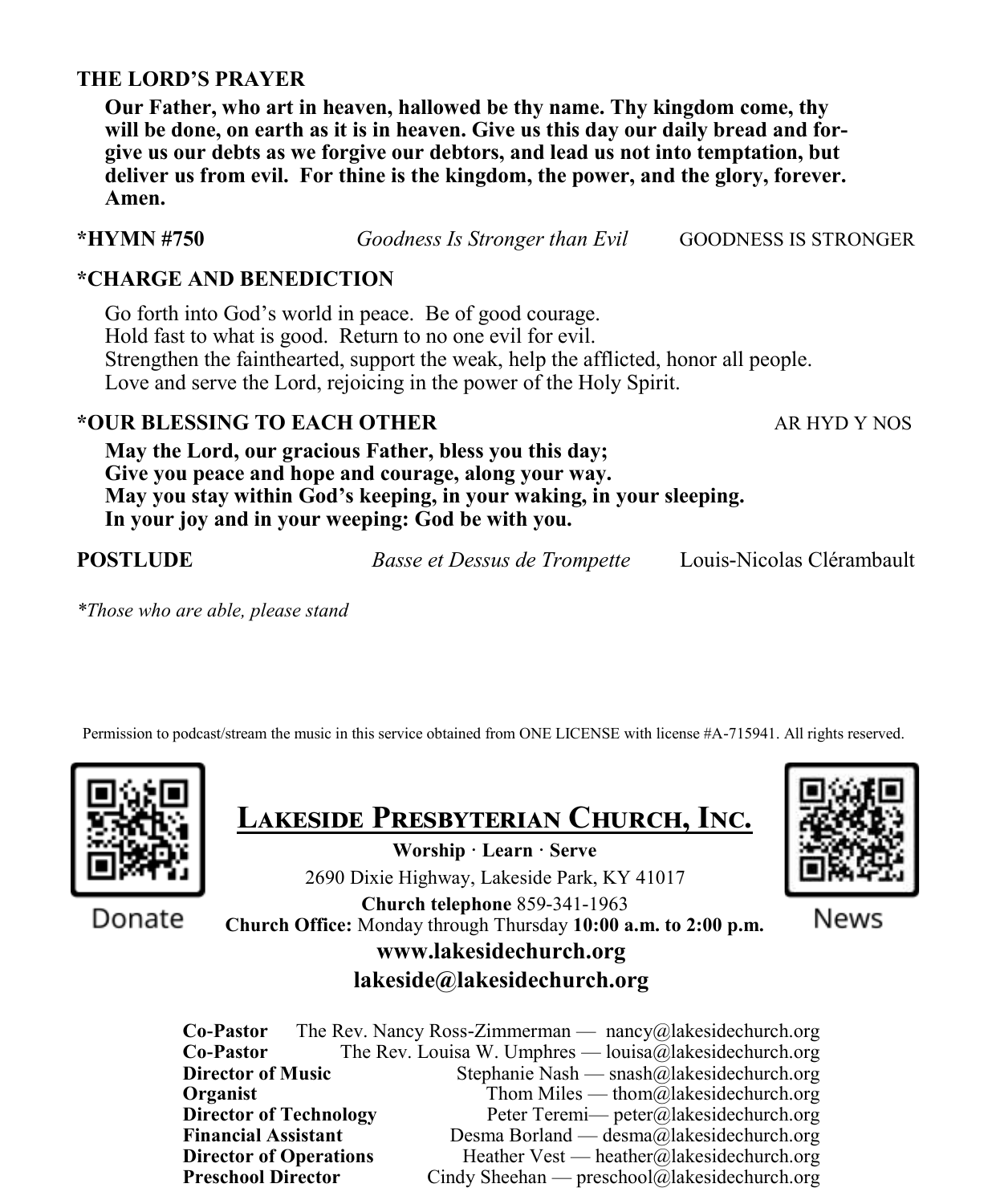**GATHERING** 



The "you/your" mentioned in every stanza is never identified, but this 1979 hymn is clearly a corporate prayer to God on behalf of the diverse congregation who have assembled for worship, longing to be transformed and used as God's witnesses and for God's purposes.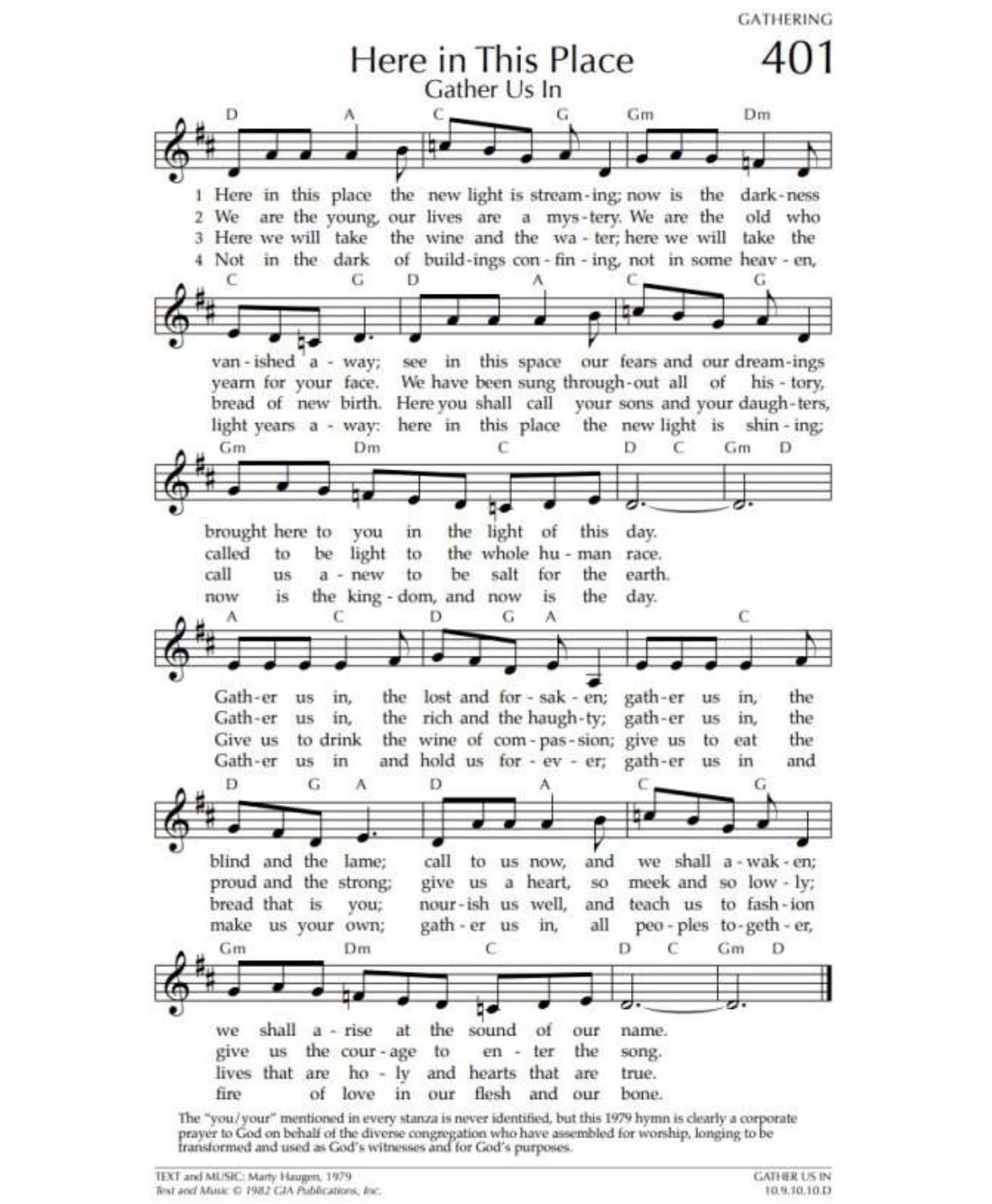LAMENT AND LONGING FOR HEALING



As soon becomes apparent, this sung prayer is not limited to personal physical healing. It deals with the larger and intangible gifts of peace and hope to vanquish fear and sorrow, and it is cast in the plural because<br>it is concerned with the healing of a wounded community.